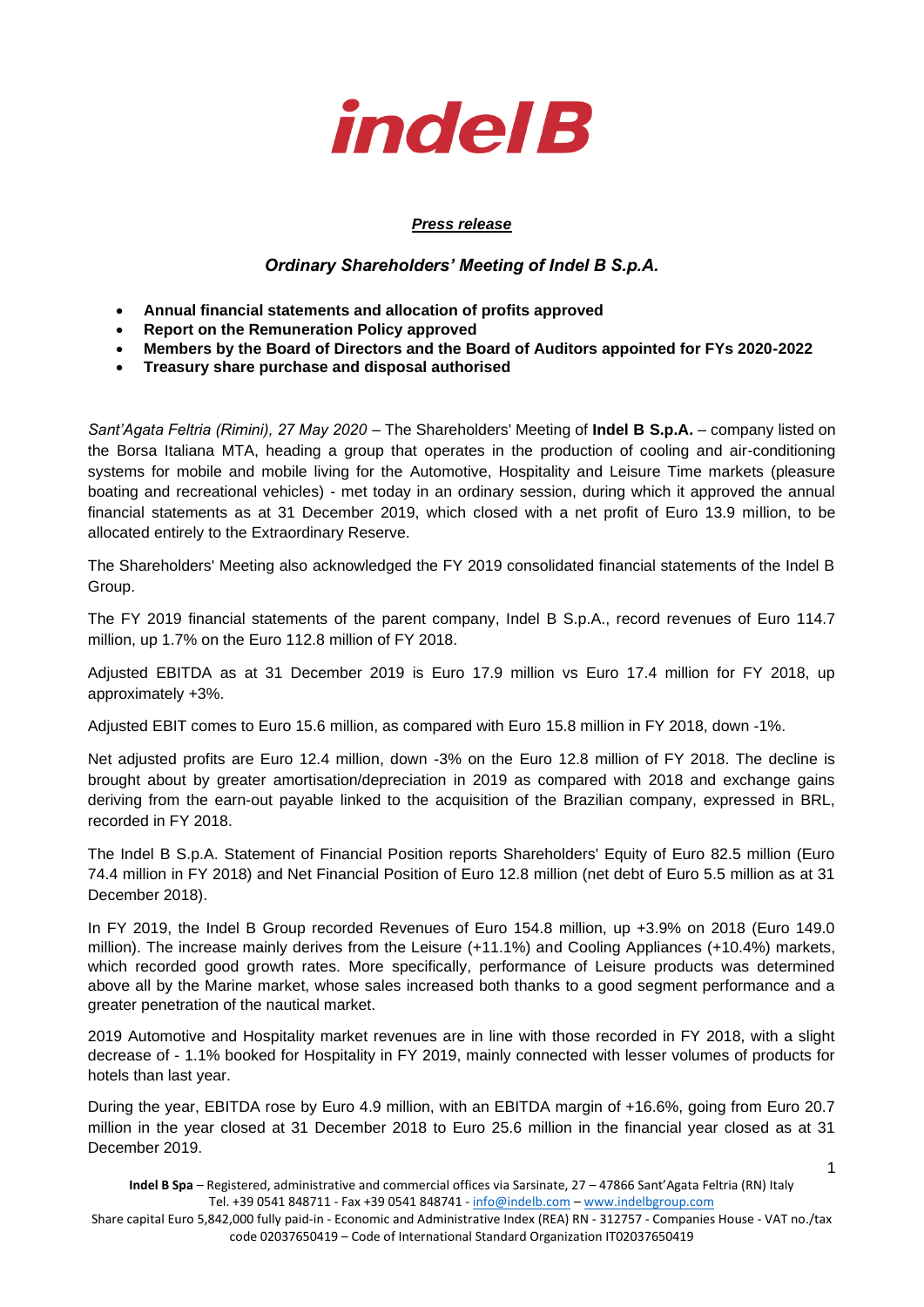Net of non-recurring items, EBITDA rose by approximately Euro 0.7 million (+2.8%), from Euro 23.7 million in the year ended at 31 December 2018 to Euro 24.4 million in the year ended at 31 December 2019. The impact of Adjusted EBITDA on Total Adjusted Revenues remains constant on the previous year, coming in at 15.9% for the financial year ended at 31 December 2018 and at 15.8% for the financial year ended at 31 December 2019.

"Operating profit" rose by Euro 4.2 million (+25.0%), from Euro 16.8 million in the year ended 31 December 2018 to Euro 21.0 million in the year ended 31 December 2019. This performance was attributable to the increase of Euro 4.9 million recorded by EBITDA and the increase of Euro 0.7 million in "Amortisation, depreciation and provisions". As a percentage of "Total revenues", there was an increase of 2.3 percentage points from 11.3% in the year ended 31 December 2018 to 13.5% in the year ended 31 December 2019.

The Indel B Group closes FY 2019 with net profit of approximately Euro 15.8 million, up Euro 4.3 million (+37%) on 2018's Euro 11.5 million.

Net of non-recurring items, period profit comes in at Euro 14.4 million in the year ended 31 December 2019, as compared with Euro 14.5 million for the same period of 2018, accounting for 9.3% of total adjusted revenues for the year ended 31 December 2019, as compared with 9.7% for the year ended at 31 December 2018.

The Group Net Financial Position at 31 December 2019 was negative by Euro 12.5 million, up Euro 6.6 million compared to 31 December 2018, when the negative balance was Euro 5.9 million.

\* \* \* \* \* \* \* \* \*

The Manager appointed to prepare the company accounting documents, Mirco Manganello, declares in accordance with paragraph 2, Article 154-*bis* of Italian Legislative Decree no. 58/1998 that the accounting disclosure contained in this release coincides with the results of the documents, books and accounting entries.

\* \* \* \* \* \* \* \* \*

The Shareholders' Meeting also voted in favour of Section I of the Company's Report on Remuneration in accordance with Art. 123-*ter* of Italian Legislative Decree no. 58/1998 and Art. 84-*quater* of CONSOB regulation no. 11971/1999. The Shareholders' Meeting has approved both sections of the Report on Remuneration, in particular:

- Section one: Report on the Remuneration Policy. Binding resolution;
- Section two: report on fees paid. Non-binding resolution.

The Shareholders' Meeting also resolved on the renewal of the corporate bodies, appointing the members of the Board of Directors and the Board of Auditors - in office for the three-year period 2020-2022 and until approval of the financial statements for the year ended 31.12.2022 - on the basis of the lists received by the Company.

More specifically, the shareholders' meeting has elected the following as members of the Board of Directors to remain in office for the three-year period 2020-2022:

- 1. Antonio Berloni Chairman (1)
- 2. Luca Bora (1)
- 3. Paolo Berloni (1)
- 4. Claudia Amadori (1)
- 5. Annalisa Berloni (1)
- 6. Monique Camilli (1)
- 7. Severi Oscardo (1)

 $(2)$  Taken from list n. 2 submitted by the minority shareholder Equilybra S.p.A., owner directly of 2.516% of the share capital of Indel B S.p.A., and voted by the minority of shareholders who attended the Shareholders' Meeting

<sup>(1)</sup> Taken from list n. 1 submitted by the majority shareholder AMP.FIN S.r.l., owner directly of 68.33% of the share capital of Indel B S.p.A., and voted by the majority of shareholders who attended the Shareholders' Meeting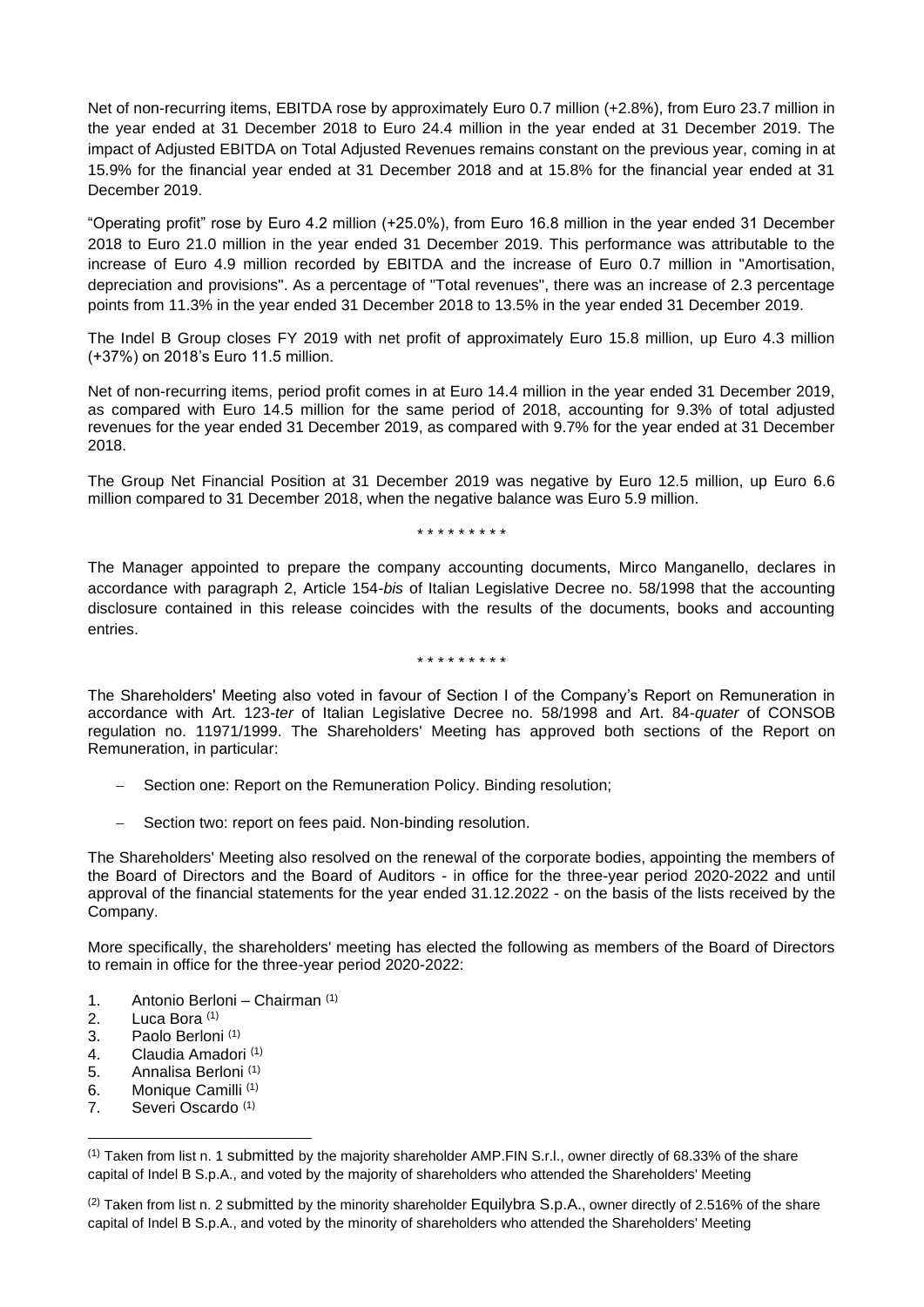- 8. Fernanda Pelati (1)
- 9. Mirco Manganello (1)
- 10. Graziano Verdi (2)

The directors Fernanda Pelati and Graziano Verdi have certified that they meet the independence requirements set out in art. 148, paragraph 3 of the TUF (applicable pursuant to art. 147-ter, paragraph 4 of the TUF) and by the Code of Conduct promoted by Borsa Italiana S.p.A. The existence of the independence requirements, as well as the integrity requirements, will be verified and confirmed at the first meeting of the Board of Directors.

The CVs of the Board's Directors are available for consultation on the company's website [www.indelbgroup.com](http://www.indelbgroup.com/) - in the Governance - Shareholders' Meeting section.

The Shareholders' Meeting elected the following as members of the Board of Auditors to remain in office for the three-year period 2020-2022, until approval of the financial statements as at 31 December 2022:

#### *Regular*

- 1. Sergio Marchese Chairman (2)
- 2. Emmanuil Perakis Regular Auditor (1)
- 3. Nicole Magnifico Regular Auditor (1)

#### *Alternates*

- 1. Matteo Fosca Alternate Auditor (1)
- 2. Gian Luca Succi Alternate Auditor <sup>(2)</sup>

The CVs of the members of the Board of Auditors are available for consultation on the company's website [www.indelbgroup.com](http://www.indelbgroup.com/) - in the Governance - Shareholders Meeting section.

On the proposal of the Board of Directors, the Shareholders' Meeting also resolved to authorise the purchase and disposal of treasury shares, after revoking the resolution passed by the Shareholders' Meeting on 26 February 2019. Purchases shall be made for a unitary price, no less and no more than 10% with respect to the official stock market price of the shares recorded by Borsa Italiana S.p.A. in the session prior to each individual transaction and in any case in compliance with the terms and conditions set out by applicable national and European Community legislation and admitted market practices in force at the time.

. \* \* \* \* \* \* \* \* \*

The documentation envisaged by current legislation in relation to today's Shareholders' Meeting will be made available to the public in accordance with the terms of the law, at the Company's offices, c/o Borsa Italiana SpA, in the specific sections of the website [www.indelbgroup.com](file:///C:/Users/ddelietovollaro/AppData/Local/Microsoft/Windows/INetCache/Content.Outlook/T87B94UR/www.indelbgroup.com) and on the storage mechanism authorised by Consob, "1info" [\(www.1info.it\)](file:///C:/Users/ddelietovollaro/AppData/Local/Microsoft/Windows/INetCache/Content.Outlook/T87B94UR/www.1info.it),

The summary report of the votes pursuant to Art. 125-quater, paragraph 2 of Italian Legislative Decree no. 58/1998, will be made available on the company's website [www.indelbgroup.com](file:///C:/Users/ddelietovollaro/AppData/Local/Microsoft/Windows/INetCache/Content.Outlook/T87B94UR/www.indelbgroup.com) within five days. The minutes of the Shareholders' Meeting will be published in accordance with the terms and conditions of the law.

**\* \* \***

3